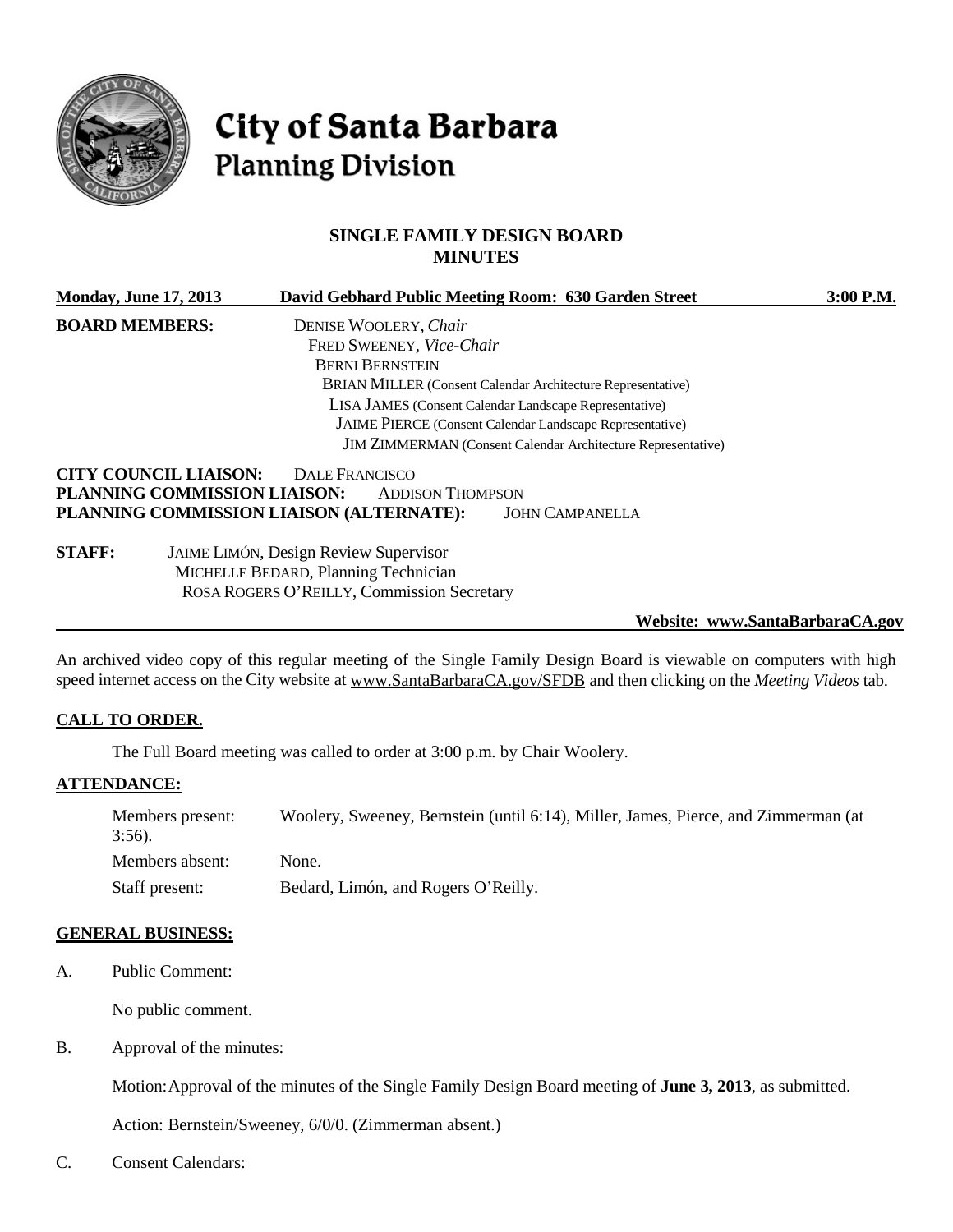# Motion: Ratify the Consent Calendar of **June 10, 2013**. The Consent Calendar was reviewed by Jim

Zimmerman and Jaime Pierce.

Action: Miller/Woolery, 6/0/0. Motion carried. (Sweeney abstained from Item B, Zimmerman absent.)

Motion: Ratify the Consent Calendar of **June 17, 2013**. The Consent Calendar was reviewed by Jim Zimmerman and Jaime Pierce.

Action: Sweeney/Bernstein, 6/0/0. Motion carried. (Zimmerman absent.)

D. Announcements, requests by applicants for continuances and withdrawals, future agenda items, and appeals. No announcements.

E. Subcommittee Reports.

No subcommittee reports.

# **SFDB-CONCEPT REVIEW (CONT.)**

# **\*\*\*2:00 p.m. – Organized Board Site Visit to 1222 Shoreline Dr.\*\*\***

# **1. 1222 SHORELINE DR E-3/SD-3 Zone**

| (3:10) | <b>Assessor's Parcel Number:</b> |  | 045-214-021                  |
|--------|----------------------------------|--|------------------------------|
|        | <b>Application Number:</b>       |  | MST2013-00207                |
|        | Owner:                           |  | Janice and Robert Kopf Trust |
|        | Architect:                       |  | James Zimmerman              |
|        |                                  |  |                              |

(Proposal to demolish an existing 1,160 square foot, one-story, single-family residence and 400 square foot garage and construction of a new 1,949 square foot, two-story, single-family residence with an attached 499 square foot, two-car garage, located on a 5,662 square foot lot within the appealable jurisdiction of the Coastal Zone. The proposal results in a total of 2,448 square feet. The project is 85% of the required floor-to-lot area ratio (FAR) and includes a 50% reduction of the garage floor area. The project includes Planning Commission review for a Coastal Development Permit. The proposal will address violations identified in ZIR2013-00048.)

**(Second concept review. Comments only; project requires environmental assessment and Planning Commission review for a Coastal Development Permit. The project was last reviewed at SFDB on June 3, 2013.)**

Actual time: 3:04 p.m.

Vice-Chair Sweeney read a statement regarding sole proprietorships exceptions, and Board member presentations.

Present: Jim Zimmerman, Architect.

Public comment opened at 3:19 p.m.

1) Kathy Corey, opposition; expressed concerns regarding privacy.

Public comment closed at 3:21 p.m.

# **Motion: Continued indefinitely to Full Board with comments:**

1) Reduce square footage on the second floor by 6-7 feet in the north-south direction, affecting the master bathroom and master wardrobe, which would allow for a one story roof configuration over that area.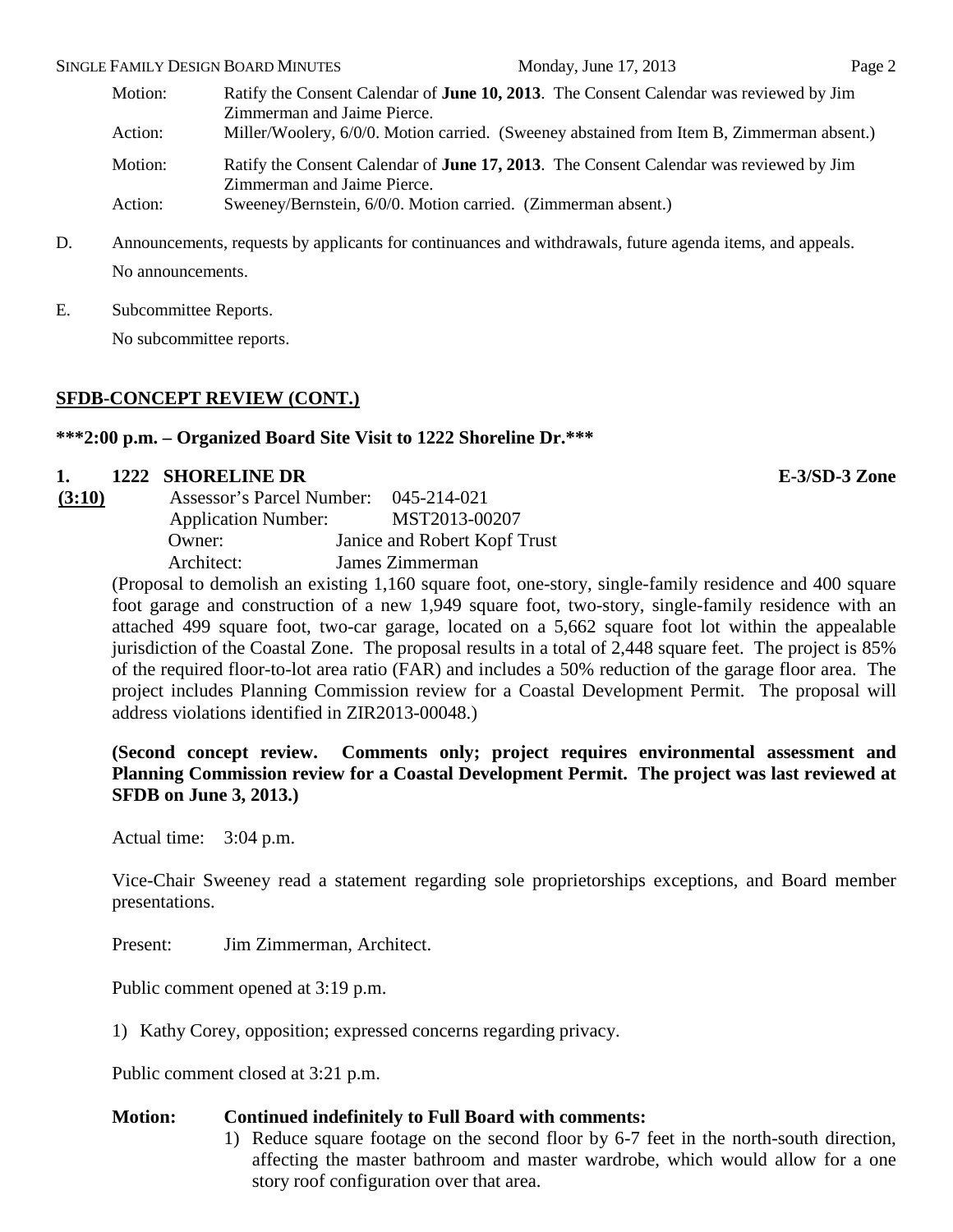#### Monday, June 17, 2013

- 2) Windows located on the west elevation to be no larger than 24" by 24", with a sill height of 5 feet or higher.
- 3) Consider smaller windows on the north elevation, to enhance privacy of the adjacent neighbor's backyard.
- 4) Consider retaining the existing pittosporum tree.
- 5) The Board is generally in favor of the design language/architecture, and is supportive of the Shoreline Dr. street elevations.
- 6) Provide a landscape plan.
- 7) Reduce plate height to 8 feet on the first floor.

Action: Sweeney/Pierce, 5/1/0. Motion carried. (Bernstein opposed).

#### **CONCEPT REVIEW - NEW ITEM: PUBLIC HEARING**

#### $2.$ 2201 EDGEWATER WAY

E-3/SD-3 Zone

 $(3:40)$ Assessor's Parcel Number: 041-350-016 **Application Number:** MST2013-00185 Owner: C & M Hofman Revocable Trust Applicant: **Permit Planners** Architect: **Sennikoff Architects** 

(Proposal for an 81 square foot first-floor addition and 38 square foot second-floor addition to an existing 3,243 square foot, two-story, single-family residence with an attached 476 square foot two-car garage, located on a 21,777 square foot lot in the Hillside Design District and within the appealable jurisdiction of the Coastal Zone. The proposal includes replacement of all existing windows and doors with new, a new 129 square foot second-floor deck, new exterior stairway and gates within the front yard, new site fences, landscaping alterations, and the replacement of the existing asphalt driveway and brick patio with new permeable pavers. The project includes Planning Commission review for a Coastal Development Permit and zoning modifications.)

#### (Comments only; project requires environmental assessment and Planning Commission review for a Coastal Development Permit and zoning modifications.)

Actual time: 3:56 p.m.

Present: Raymond Appleton, Permit Planners; Sam Maphis, Landscape Architect; Steven Sennikoff, Architect; and Craig and Mari Hofman, Owners.

Public comment opened at 4:26 p.m.

1) John Sharratt expressed support for the project.

Public comment closed at 4:26 p.m.

#### **Motion:** Continued indefinitely to Planning Commission for return to Full Board with comments:

- 1) The proposed modification for the stairs and the garage door are aesthetically appropriate, and do not pose consistency issues with the Single Family Design Guidelines and findings.
- 2) The proposed modification for the height of the railing, columns and entry gate are aesthetically appropriate, and does not pose consistency issues with the Single Family Design Guidelines and findings.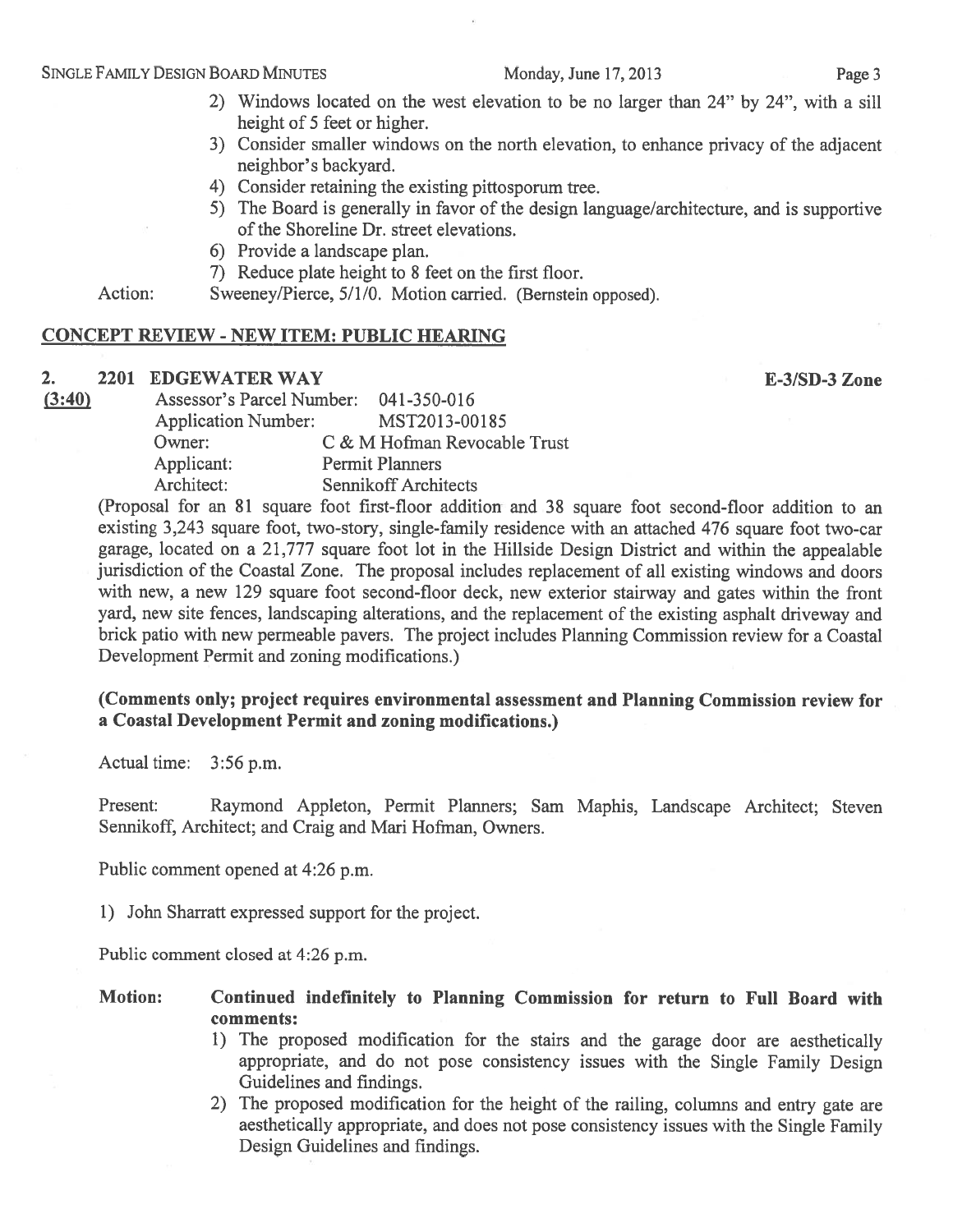# 3) The Board had positive comments regarding the proposed brick walkway, entry arbor, and picket fence in the public right of way.

- 4) The Board finds the proposed square footage addition acceptable.
- 5) Identify/clarify locations and shapes of new and existing windows.
- 6) Provide a colors and materials board.
- 7) Provide all final details, including finishes, decks, appendages and garage door.

Action: Sweeney/James, 6/0/0. Motion carried. (Bernstein stepped down).

#### **SFDB-CONCEPT REVIEW (CONT.)**

# **3. 745 DOLORES DR E-1 Zone**

**(4:10)** Assessor's Parcel Number: 035-103-011 Application Number: MST2012-00498 Designer: Russell Banko Design & Construction Owner: Kenneth & Laura Haney

(Proposal to construct a new 758 square foot two-story addition, and a new 243 square foot one-story addition, to an existing 1,674 square foot one-story single-family residence and attached two-car garage. The proposal includes an interior remodel, façade alterations, a new upper level deck, replacement of the existing roof material, and new site retaining walls. The proposed total of 2,675 square feet, located on a 9,409 square foot parcel in the Hillside Design District, is 76% of the required floor-to-lot area ratio (FAR).)

**(Second concept review. Comments only; project requires environmental assessment and Staff Hearing Officer review for a requested zoning modification. The project was last reviewed on April 8, 2013.)**

Actual time: 4:51 p.m.

Present: Russel Banko, Designer.

Public comment opened at 5:04 p.m.

- 1) Don Hay, opposition; expressed concerns regarding preservation of private views, and requested hips be added to the gable roof.
- 2) Barry Keller, support; stated that the project was much improved.

Public comment closed at 5:07 p.m.

#### **Motion: Continued indefinitely to Full Board with comments:**

- 1) The Board appreciates the revised design and finds that the project is moving in a positive direction, with the following items to be studied:
- 2) Study the application of the roof forms, and how the first and second floors relate.
- 3) Study the project for the overall application of windows, in regards to proportion, size, location, and configurations, and with the following comments:
	- 1. North elevation: study a more appropriate size for the bathroom windows.
	- 2. South elevation: study alternate approach; suggestion to consider adding a sliding glass door.
	- 3. Study the window proportions at the first floor on the front elevation.
	- 4. Reduce the size of the window in the laundry room.
- 4) Provide the chimney cap details.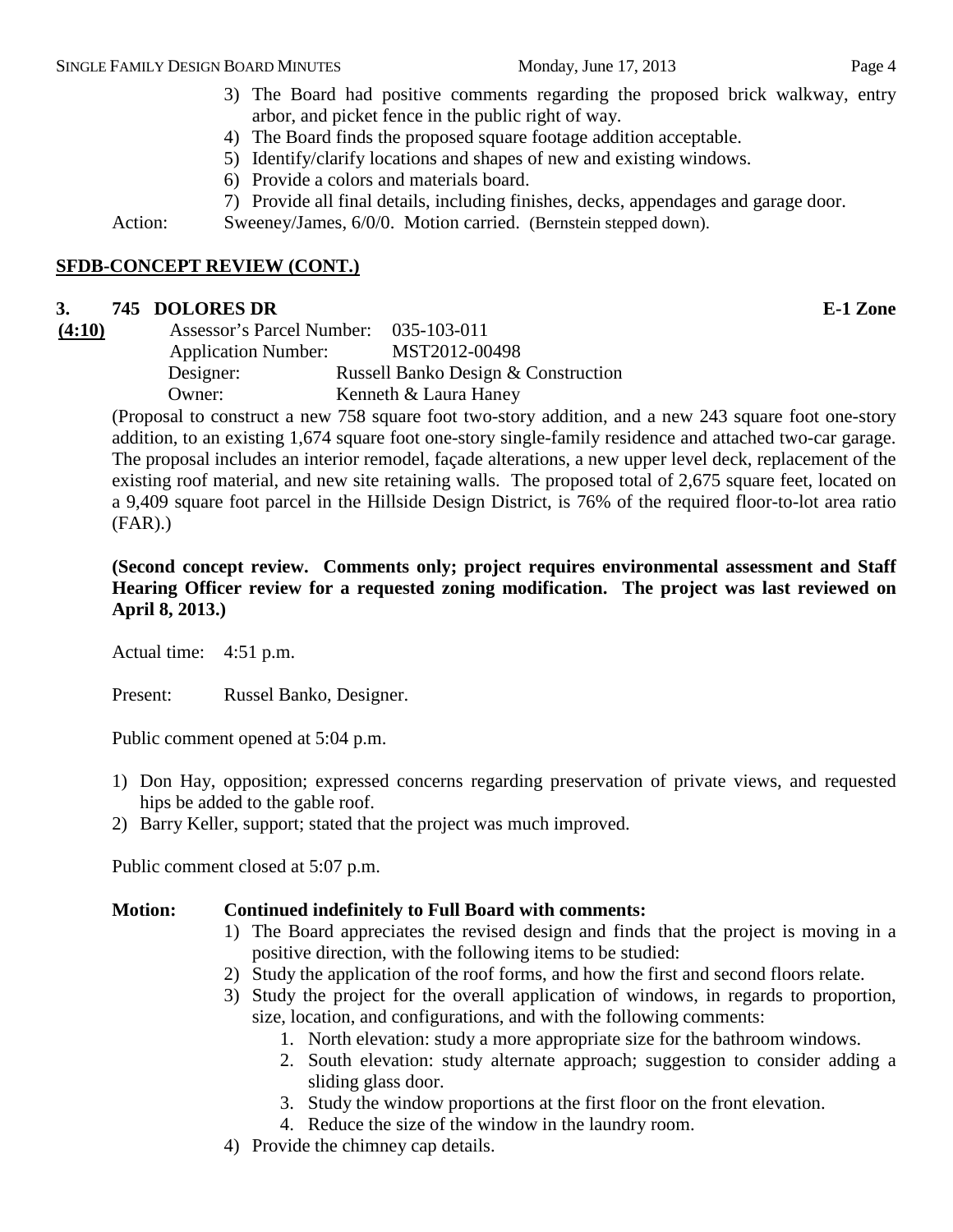- 6) Study the front elevation to accurately reflect the proposed floor plan, in terms of the doors and laundry room.
- 7) Provide a roof plan.
- 8) Add north arrow appropriately placed on the drawings
- 9) Provide drawings and sections indicating the finished floor lines, and add the dimensions to the eves and ridgelines on elevations.
- 10) Erect a standard level of vertical and horizontal story poles.
- 11) The Board requested an organized Board site visit, prior to the next hearing, to view story poles.

Action: Miller/Sweeney, 7/0/0. Motion carried.

# **PROJECT DESIGN REVIEW**

# **4. 1576 LA VISTA DEL OCEANO DR E-1 Zone**

**(4:40)** Assessor's Parcel Number: 035-180-058 Application Number: MST1999-01043 Owner: Alfred Asman Architect: Chris Manson-Hing

(This is a revised project for major design alterations for a project that received final design approval in 2006. There is an active building permit issued for the approved design, which involves the construction of a new three-story, 3,940 square foot, single-family residence, with an attached two-car garage, and is 99% of the required floor-to-lot area ratio (FAR). The revised application proposes to reduce the project to a new, two-story, 3,565 square foot single-family residence, with an attached two-car garage. The revised project resulting in 81% of the required floor-to-lot area ratio (FAR) and includes a 50% reduction for a portion of the lower floor area. The project requires compliance with Planning Commission Resolution No. 063-05, approved on October 6, 2005.)

# **(Second concept review of the revised project. Action may be taken if sufficient information is provided. The project was last reviewed on June 3, 2013.)**

Actual time: 5:32 p.m.

Present: Chris Manson-Hing, Architect; and Edward Tebo, Owner.

Public comment opened at 5:42 p.m.

1) Ilan Levi, support; requested story poles.

Public comment closed at 5:44 p.m.

- **Motion: Project Design Approval with the finding that the Neighborhood Preservation Ordinance criteria have been met as stated in Subsection 22.69.050 of the City of Santa Barbara Municipal Code and continued indefinitely to the Full Board with comments:**
	- 1) The Board had positive comments regarding the project's consistency and appearance, neighborhood compatibility with regard to size, bulk and scale, and quality of architecture and materials.
	- 2) The approach to the retaining wall and landscaping is appropriate.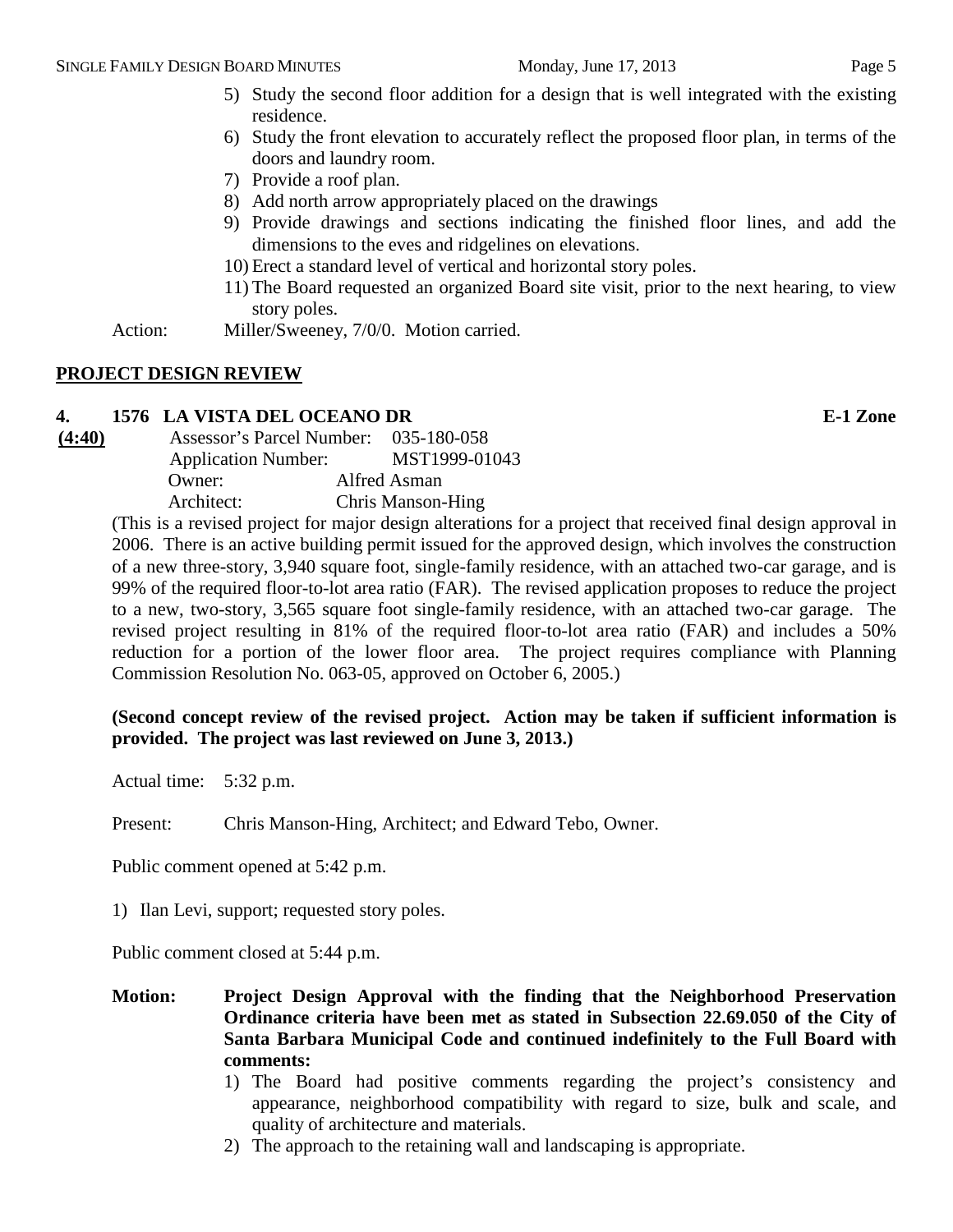3) The Board appreciates the voluntary reduction in size, bulk, and scale from the original approved project, and finds the revised to design to be more compatible with the neighborhood.

- 4) Show final color and alternative color of trellis.
- 5) Provide all final details.

Action: Sweeney/Pierce, 7/0/0. Motion carried.

# **CONCEPT REVIEW - NEW ITEM: PUBLIC HEARING**

# **5. 213 LOYOLA DR E-3/SD-3 Zone**

| (5:00) | <b>Assessor's Parcel Number:</b> | 045-125-006                       |
|--------|----------------------------------|-----------------------------------|
|        | <b>Application Number:</b>       | MST2013-00214                     |
|        | Owner:                           | Tara Anne Fergusson               |
|        | Applicant:                       | Adele Goggia                      |
|        | Architect:                       | <b>Harrison Design Associates</b> |

(Proposal to construct a new 662 square foot two-story addition to an existing 1,583 square foot onestory single-family residence with an attached 503 square foot two-car garage located on a 8,136 square foot lot within the non-appealable jurisdiction of the Coastal Zone. The proposal includes a new 400 square foot second level deck. The proposed total of 2,748 square feet is 85% of the required floor-tolot area ratio (FAR).)

#### **(Concept review; action may be taken if sufficient information is provided.)**

Actual time: 5:50 p.m.

Present: Adele Goggia, Designer.

Public comment opened at 5:57 p.m.

1) Staff reported on a phone call received from Greg Leach, with concerns regarding the proposed decks and potential privacy impacts.

Letters of support from Don Gordon and Michael and Sarah Paskin were acknowledged.

Public comment closed at 5:58 p.m.

#### **Motion: Continued indefinitely to Full Board with comments:**

- 1) Erect a standard level of vertical and horizontal story poles.
- 2) Board members will conduct individual site visits.
- 3) The general direction and architectural style is acceptable.
- 4) Significantly reduce the size of the second level deck.
- 5) Provide sections and/or rendering of the front elevation.
- 6) Provide a roof plan.
- 7) Study proportions of master bedroom windows in relation to the eave line.
- 8) Consider providing a computerized rendering of the project.
- 9) The colors and light fixtures are acceptable.

Action: Sweeney/Bernstein, 7/0/0. Motion carried.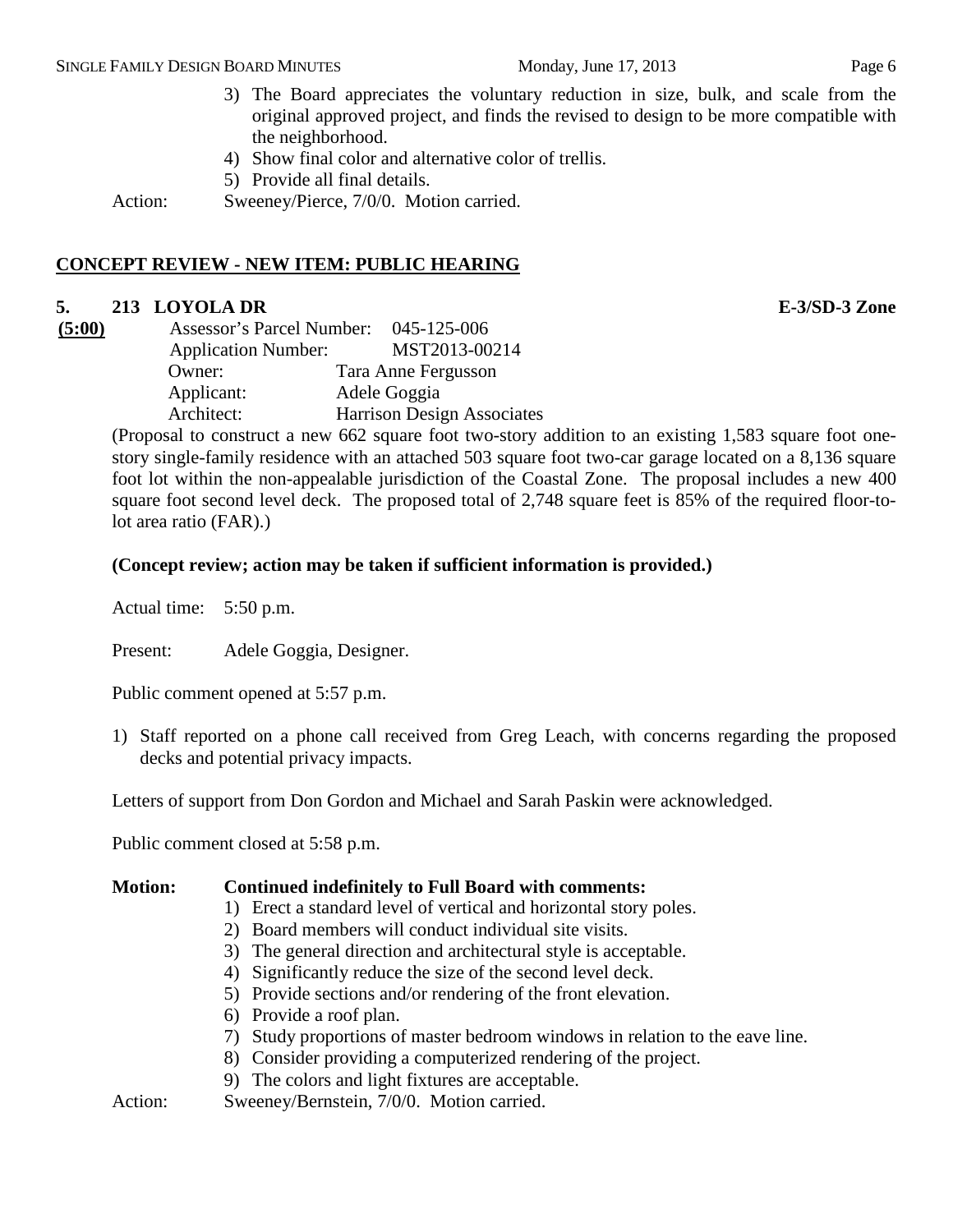#### **PROJECT DESIGN REVIEW**

#### **6. 860 JIMENO RD**

**(5:30)** Assessor's Parcel Number: 029-110-046 Application Number: MST2013-00007 Owner: Joseph A Yob Living Trust Designer: Richele Design Associates

> (Proposal for the construction of a new one-story, 1,065 square foot addition to an existing two-story, 3,411 square foot single-family residence, located on a 22,598 square foot lot in the Hillside Design District. The proposal includes façade and site alterations, an interior remodel and alterations to the existing and proposed basement, storage, and garage floor areas. The proposal will result in a 678 square foot basement, 106 square feet of storage, two one-car garages, a 294 square foot covered porch, and a 41 square foot master balcony. The proposal includes approximately 200 cubic yards of cut and fill grading. The proposed total of 4,557 square feet is 97% of the guideline floor-to-lot area ratio (FAR).)

# **(Project Design Approval requested. The project was last reviewed on January 28, 2013.)**

Actual time: 6:14 p.m.

Present: Richele, Architect; and Joan Radis, landscape architect.

Public comment opened at 6:27 p.m.

A letter from Mike Cahill was read into the record.

Public comment closed at 6:27 p.m.

- **Motion: Project Design Approval with the finding that the Neighborhood Preservation Ordinance criteria have been met as stated in Subsection 22.69.050 of the City of Santa Barbara Municipal Code and continued indefinitely to the Full Board with comments:**
	- 1) The Board had positive comments regarding neighborhood compatibility, consistency and appearance, and quality of architecture and materials.
	- 2) The landscaping approach is appropriate.
	- 3) Provide 3 Star Built Green compliance.
	- 4) The Board appreciates the retention of the front staircase.
	- 5) The Board approves of the general architectural style and language.
	- 6) The Board appreciates the adjustment of windows and window heights.
	- 7) Denote that the exterior lighting is being removed on east elevations. The Board is in favor of the proposed lighting shown on Sheet A-2.2. Exterior lighting fixtures should be made with obscure glass.

Action: Sweeney/Woolery, 5/0/0. Motion carried. (Pierce stepped down, Bernstein absent).

The ten-day appeal period was announced.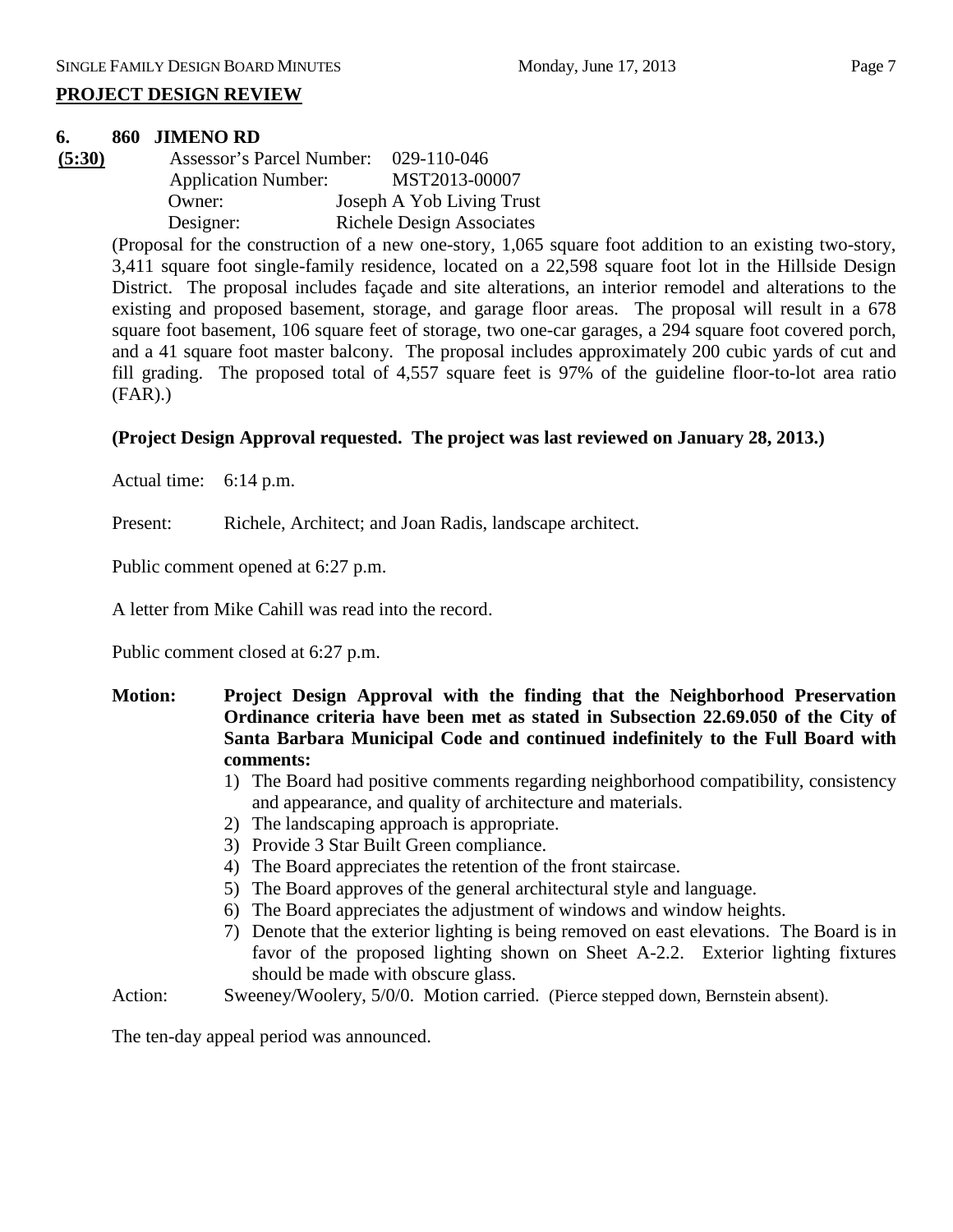#### **CONSENT CALENDAR (11:00 A.M.)**

Items on Consent Calendar were reviewed by Jim Zimmerman and Jaime Pierce.

#### **PROJECT DESIGN REVIEW**

#### **A. 1708 LOMA ST R-2 Zone**

Assessor's Parcel Number: 027-152-026 Application Number: MST2013-00163 Owner: Neil Craffey

(Proposal to construct a new 81 square foot one-story addition to an existing 1,220 square foot one-story single-family residence with an existing detached one-car garage, located on a 5,000 square foot lot in the Hillside Design District. The proposal also includes a new covered entrance, replacement of all windows, window and door alterations on the south elevation, structural alterations to the existing garage to include reducing the height of the roof, reducing the height and area of the existing deck and replacement of guardrails for the existing deck above the garage, and the proposal to remove two existing trees in the remaining front yard. The proposal will address violations identified in ZIR2002- 00750 which includes removing the 'as-built' shed in the rear yard. The proposed total of 1,553 square feet is 64% of the guideline floor-to-lot area ratio (FAR).)

#### **(Project Design Approval requested.)**

A letter of concern from Paula Westbury was acknowledged.

**Project Design Approval and Final Approval as submitted with the finding that the Neighborhood Preservation Ordinance criteria have been met as stated in Subsection 22.69.050 of the City of Santa Barbara Municipal Code.**

#### **NEW ITEM**

#### **B. 1120 GARCIA RD E-1 Zone**

Assessor's Parcel Number: 029-283-001 Application Number: MST2013-00225 Owner: Thomas Dean Craveiro Agent: Morando Design

(Proposal consists of converting a total of 335 square feet of existing understory floor area into habitable additions for a new bedroom, half-bath, and new laundry room to an existing 2,347 square foot, twostory single-family residence, located on a 6,448 square foot parcel within the Hillside Design District. The proposal includes window and door alterations and a minor second-story addition to the existing upper floor master bedroom and bathroom. The proposed total of 2,682 square feet is 96% of the required floor-to-lot area ratio (FAR). The project includes Staff Hearing officer review for requested zoning modifications.)

# **(Comments only; project requires environmental assessment and Staff Hearing officer review for requested zoning modifications.)**

A letter of concern from Paula Westbury was acknowledged.

# **Continued indefinitely to the Staff Hearing Officer to return to Consent with positive comments**:

- 1) Change the board and bat to plaster at the bathroom bump-out.
- 2) The proposed modification is aesthetically appropriate, and does not pose consistency issues with the